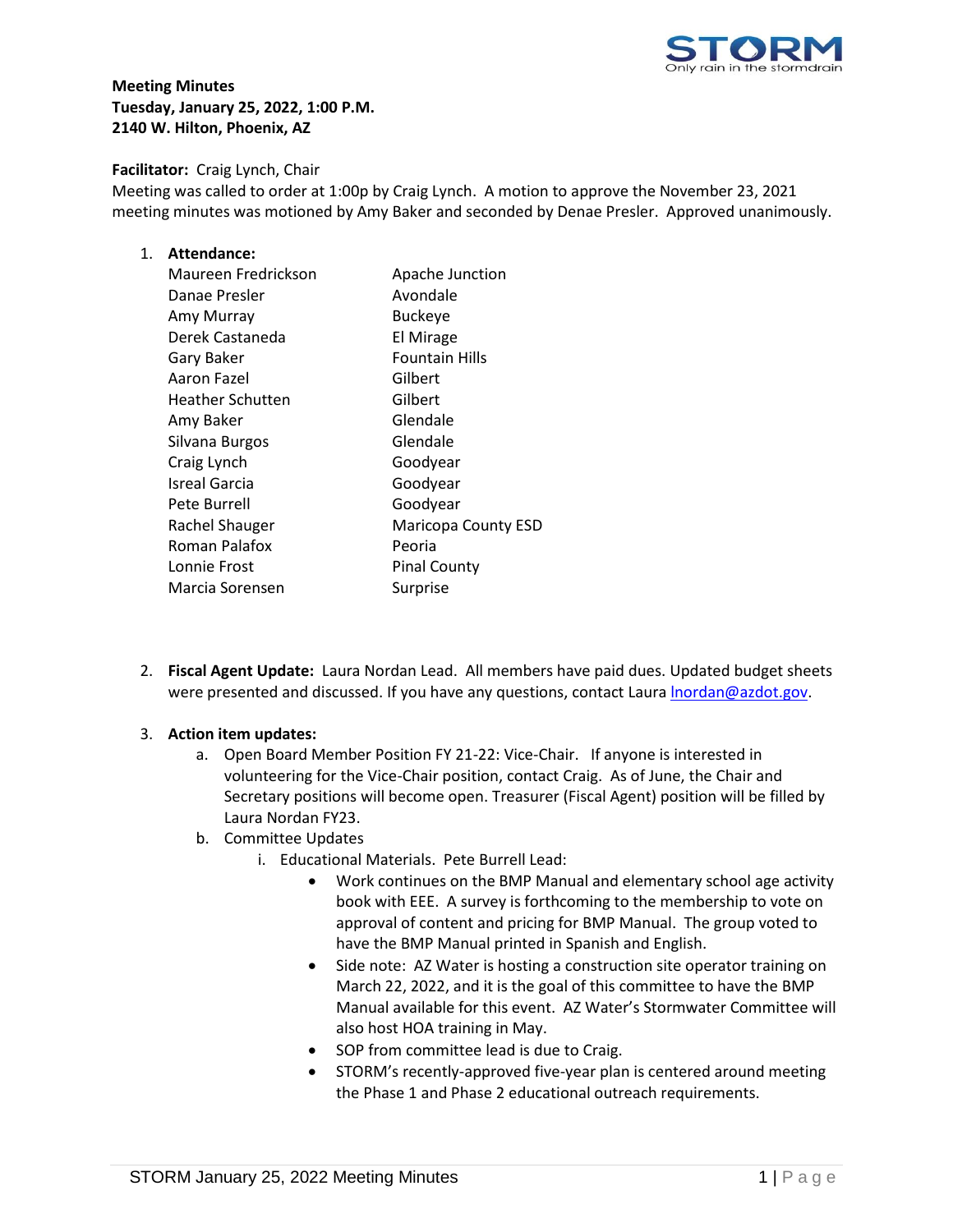- Group discussion was had on the need for new swag. Ideas for promotional items were discussed (dog bags, calendar with magnet, ponchos, Fresnel lens, reusable silicone bags, Swedish towels). Look for Made in USA products. A survey to membership is forthcoming.
- Bring unused swag your MS4 is not using to swap with another MS4 who could use it at April's meeting (our next in-person meeting)
- ii. Digital Media. Derek Castaneda Lead:
	- ABC15 provided an updated report (slides were attached to this meeting's invitation). Stormwater Awareness Week ends January 28, 2022. ABC15 is targeting the general public and HOAs with stormwater messaging.
	- iHeart Media's digital outreach proposal was approved and we are expecting a presentation at the February 2022 meeting. Target audiences include HOAs, general monsoon awareness.
	- Discussion was had on forming a TikTok (or similar) video contest. Will revisit this idea in July.
	- SOP from committee lead is due to Craig.
- iii. Events: This committee needs a lead. Non-lead members of this committee are welcome to coordinate the Tres Rios event.

Several upcoming events were mentioned:

- Buckeye Air Fair February 18-20
- Glendale Dog Days February 26
- Tres Rios February 26, 27
- March 5 Gilbert's Outdoor Expo
- Luke Days March 19-20
- There are several Earth Day events forthcoming. If anyone would like to represent STORM at these events, contact Craig [craig.lynch@goodyearaz.gov](mailto:craig.lynch@goodyearaz.gov)
	- a. To log your event on STORM's Calendar:
		- [www.google.com/calendar](http://www.google.com/calendar)
			- i. Login: [azstormcalendar@gmail.com](mailto:azstormcalendar@gmail.com) Password: STORM\*2020
			- ii. Locate date(s) and provide as much information as possible by clicking on the date and inputting data. When finished, click "Create Event"
	- b. To log in event tracking data showing how many promotional items were given away; how many people were interacted with, etc. (this is for the annual report)
		- i. Login: [https://www.azstorm.org/forms/outreach](https://www.azstorm.org/forms/outreach-event-tracking)[event-tracking](https://www.azstorm.org/forms/outreach-event-tracking)
		- ii. User Name: form382 Password: form382
- 4. Social Media. Laura Nordan Lead: Continue to send stormwater messaging and your MS4's event posts to Laura for cross-promotion. Facebook boosting continues. No current action in Instagram; regular posts on Twitter.